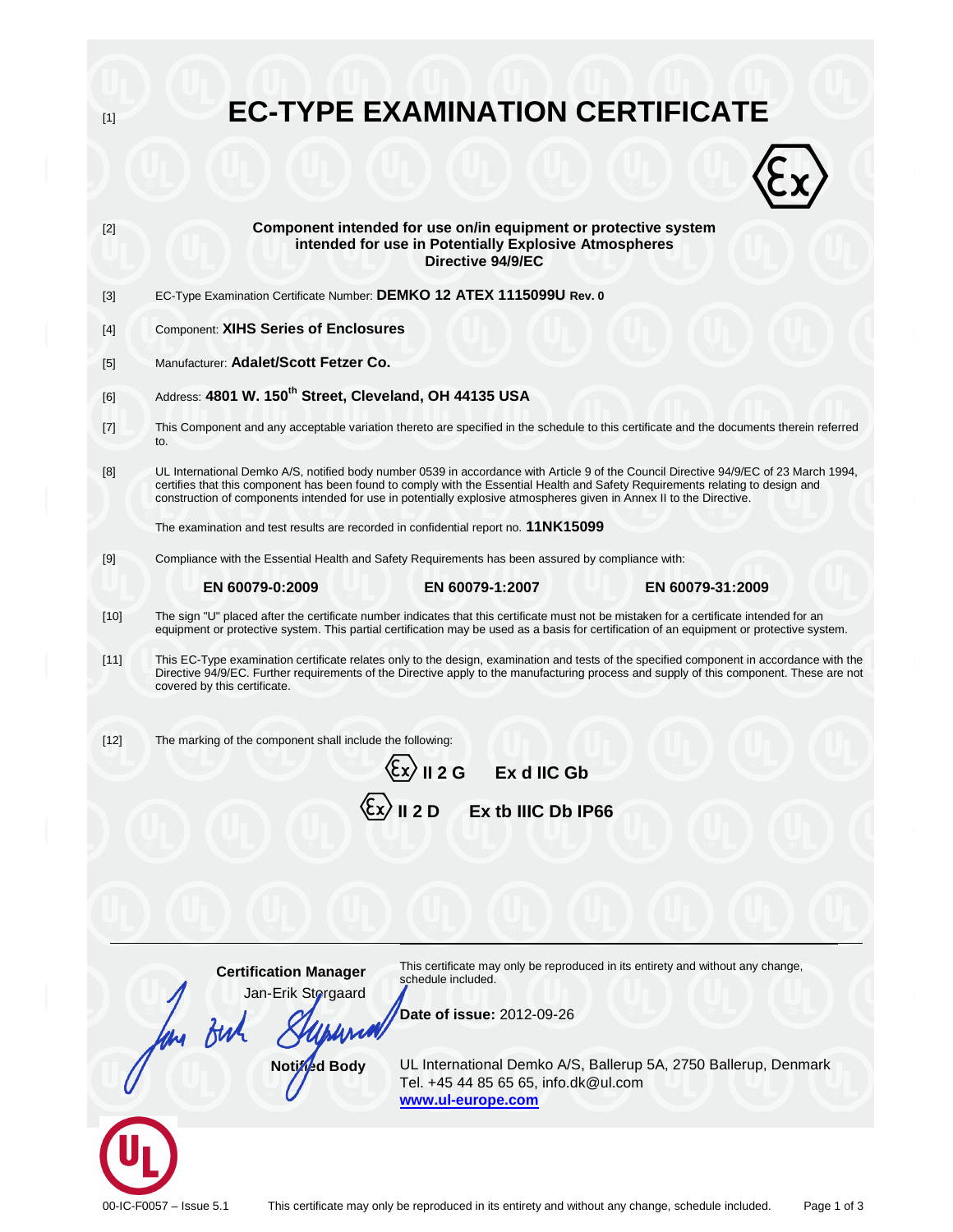# [13] **Schedule EC-TYPE EXAMINATION CERTIFICATE No. DEMKO 12 ATEX 1115099U Rev. 0**

**Report: 11NK15099** 

## [15] Description of Component:

The XIHS\_X series of enclosures are constructed from aluminium alloy 359 or stainless steel alloy 316. The enclosures are with a flat cover or a dome cover. The enclosures are intended for use primarily as connection fittings.

Nomenclature for XIHS\_X series enclosures: XIHSX FCX 3  $I \circ I = II$  III

#### I - Enclosure Body

XIHSB- Enclosure body with one conduit entry on the bottom and one conduit entry on the side

XIHSC-Enclosure body with two conduit entries on the side across from each other

XIHSD- Enclosure body with two conduit entries on the side across from each other and one conduit entry centered on the bottom XIHSL-Enclosure body with two conduit entries on the side with a 90° angle between them

XIHST-Enclosure body with three conduit entries on the side, two entries across from each other and the other entry directly between the other entries

XIHSX-Enclosure body with four conduit entries on the side equally spaced apart XIHSY-Enclosure body with two conduit entries at a 45° angle

II - Cover

FCX- Flat Cover DCX- Dome Cover **III- Conduit Entry Size** 2- 1/2 in. NPT entries 3- 3/4 in. NPT entries 4- 1 in. NPT entries

#### Temperature range

The ambient temperature range is -50°C to +100°C fo r gas atmospheres. The ambient temperature range is -34°C to +100°C fo r dust atmospheres.

#### Installation instructions

All cable entry devices and blanking elements shall be certified in type of explosion protection flameproof enclosure "d", dust ignition protection 'tb' , minimum IP66 rating, suitable for the conditions of use and correctly installed.

Unused apertures shall be closed with suitable blanking elements that are equivalent to the marking on the apparatus and with an IP66 rating.

For ambient temperatures below -10  $^{\circ}$ C and above +60  $^{\circ}$ C use field wiring suitable for both minimum and maximum ambient temperature.

To minimize the risk of electrostatic charge, provisions shall be made for adequate grounding and equipment shall be installed in such a manner so that accidental discharge shall not occur.

## Mounting instructions

Refer to "Instructions".

#### Routine tests

Routine tests according to EN 60079-1 cl. 16 are not required, as the enclosures have been successfully tested at four times the reference pressure.

#### [16] Descriptive Documents

Project Report No.: 11NK15099 (Hazardous Location Testing)

 Documents: **Description:** Date: **Description:** Date: **Description: Description: Date:** Date: XIHS\_ Series Instrument Housing DS918M A 2012-08-22 XIHS\_X Series Label 6669 A 2012-08-23 OX Series Plugs 5219 K 32012-01-19 XIHS\_ series Installation Instructions DS543 A 2012-08-23 Aluminum Square Socket Plugs 5318 H 2012-09-10 Earth Ground Assembly 18813 B 2000-08-23 **Grounding Screw 5850 B 2004-12-16**  O-ring seals 5133 T 2012-04-19 el Square Socket Plugs 6318-S G 2012-09-10